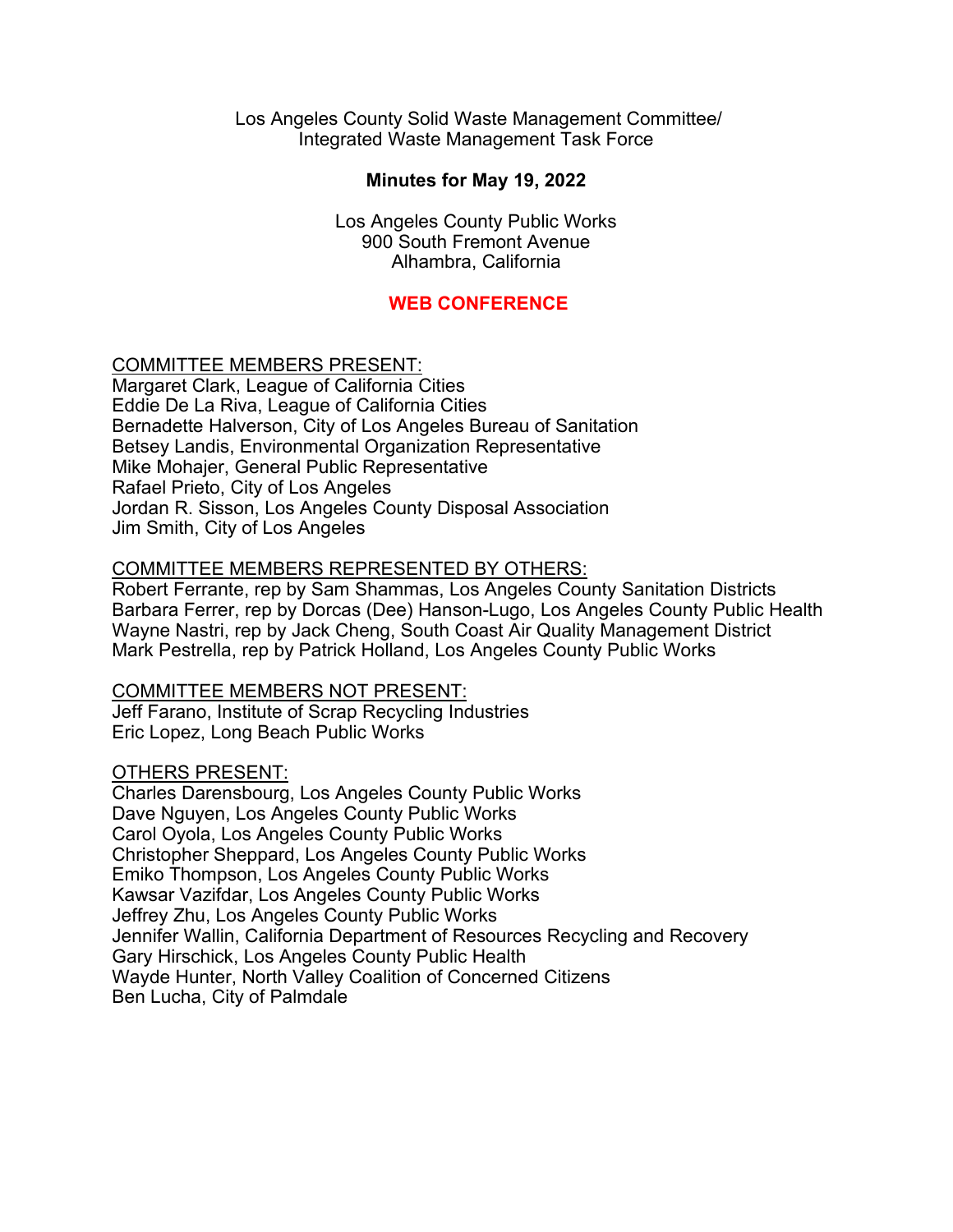Los Angeles County Solid Waste Management Committee/ Integrated Waste Management Task Force Meeting Minutes for May 19, 2022 Page 2 of 6

#### **I. CALL TO ORDER**

Meeting called to order at 1:01 p.m. by Mr. Sam Shammas. Mr. Shammas introduced and congratulated Ms. Emiko Thompson as an Alternate to the Task Force representing Public Works.

#### **II. APPROVAL OF THE APRIL 21, 2022 MINUTES**

Ms. Betsey Landis made a motion to approve the minutes, as corrected, and Mr. Mike Mohajer seconded. Motion passed unanimously.

## **III. REPORT FROM THE PUBLIC EDUCATION AND INFORMATION SUBCOMMITTEE (PEIS)**

Mr. Mohajer reported that the PEIS reviewed five articles to be published in the next issue of the Inside Solid Waste Newsletter. Articles included Return of Smart Gardening Workshops, Senate Bill 1383 (SB 1383) by the City of Arcadia, Los Angeles County Single Use Plastics Ordinance, Reuse Centers at Antelope Valley Environmental Collection Center and EDCO Recycling and Transfer, and the Governor's 2022-23 May Revision Budget Proposal.

## **IV. REPORT FROM THE ALTERNATIVE TECHNOLOGY ADVISORY SUBCOMMITTEE (ATAS)**

Mr. Chris Sheppard reported that the ATAS received a presentation from [Shell.](https://pw.lacounty.gov/epd/tf/Attachments/Minutes_Attachments/2022_Attachments/Shell_ATAS_5.19.2022.pdf) The presentation provided information on Shell's efforts to provide renewable energy resources including renewable natural gas (RNG) and liquid natural gas created from recycled waste. Shell has a facility in Oregon which produces 736,000 MMBtu per year of RNG from dairy manure and agricultural residue and two facilities under construction in Kansas and Idaho that are expected to produce 900,000 MMBtu per year of RNG from dairy manure. Shell is also exploring energy storage and hydrogen production.

Tetra Tech continues supporting Public Works with evaluating the potential to develop organic waste processing facilities at closed landfill sites, as well as assisting with the development of the Calabasas Landfill anaerobic digestion facility Request for Proposals.

There was an update on upcoming conversion technology events and conferences that may also be found in the **Conversion Technology Newsletter**.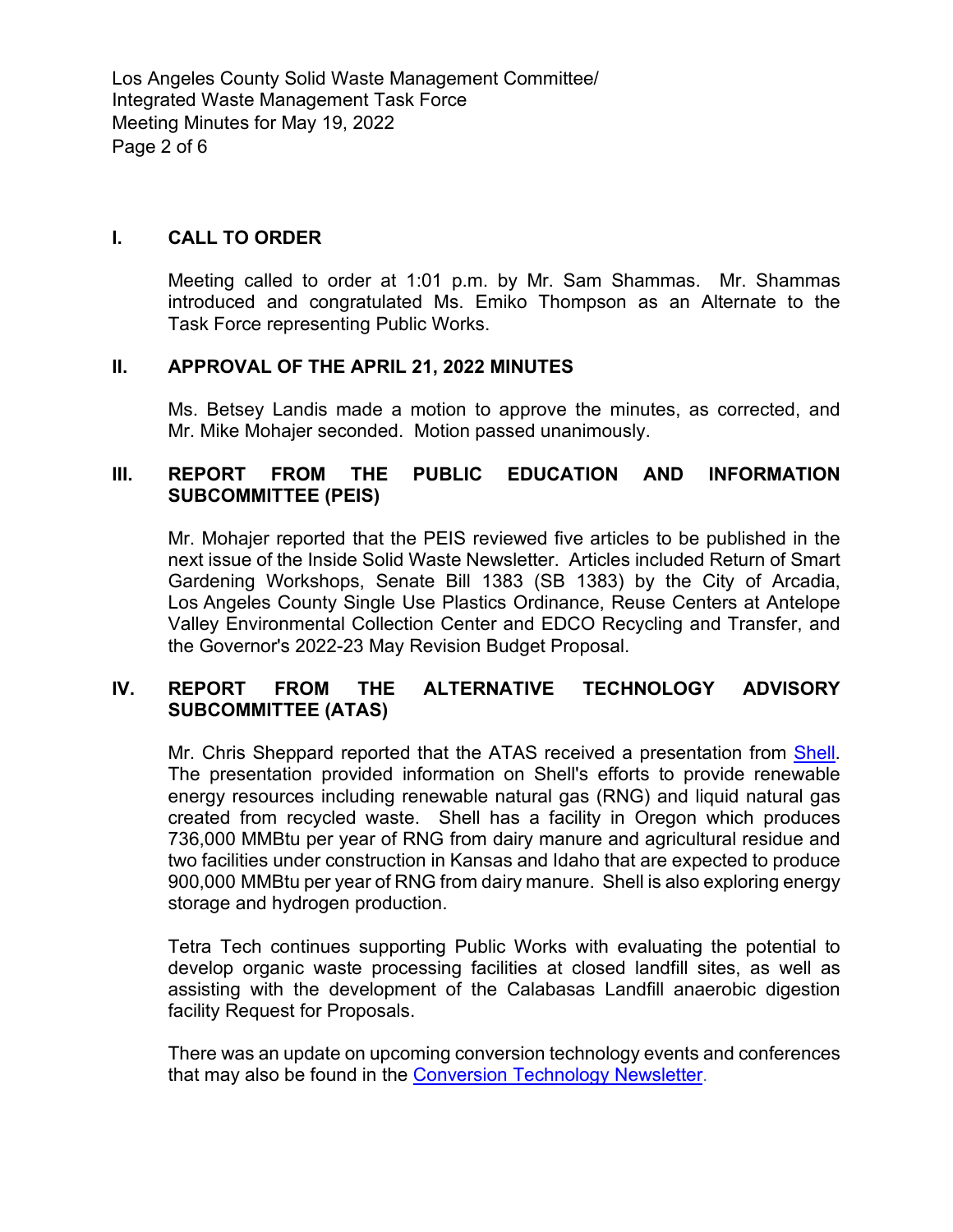Los Angeles County Solid Waste Management Committee/ Integrated Waste Management Task Force Meeting Minutes for May 19, 2022 Page 3 of 6

> Ms. Landis asked if the presentation discussed the production of electricity for vehicle charging stations. Mr. Sheppard responded that there was discussion on energy storage as well as on producing RNG and converting it into electricity. Ms. Landis elaborated on the need for electricity production. Mr. Sheppard mentioned that Anaergia is working with a wastewater treatment facility to convert biogas from food waste co-digestion into electricity.

## **V. REPORT FROM THE FACILITY AND PLAN REVIEW SUBCOMMITTEE (FPRS)**

Ms. Betsey Landis reported the following on the FPRS meeting:

- Chiquita Canyon Landfill (CCL) lawsuits are under negotiation.
- Discussion regarding the CCL air monitoring stations in relation to the surrounding communities.
- Sunshine Canyon Landfill (SCL) had 38 odor complaints in April 2022 and one NOV issued. Total number of odor complaints for 2022 is 338.

#### **VI. CALRECYCLE SENATE BILL 1383 PROCUREMENT WORKSHOP SUMMARY**

Mr. Charles Darensbourg provided a [presentation](https://pw.lacounty.gov/epd/tf/Attachments/Minutes_Attachments/2022_Attachments/Peer_Sharing_How_Jurisdictions_are_Implementing_the_SB_1383_Procurement_Requirement.pdf) on jurisdictions implementing SB 1383 procurement requirements, including how purchasing targets are calculated and the mechanisms that local jurisdictions can use to reach their targets. He also discussed the benefits and challenges associated with procuring biogas from anaerobic digestion as well as compost, and mulch that presenters shared during CalRecycle's webinar.

Ms. Landis shared her concerns about compost created from contaminated organic waste being applied to natural lands. Mr. Darensbourg responded that her points were well taken and that it may be difficult for compost and mulch to satisfy contamination standards.

Mr. Jordan Sisson noted that the presentation stated that RNG is the main product created by anaerobic digestion facilities and could be used by waste haulers to satisfy the procurement requirement. He continued that the California Air Resource Board (CARB) is developing Advanced Clean Fleet Regulations to require medium- and heavy-duty fleet electrification and that local jurisdictions such as Los Angeles County may not be able to meet the procurement requirement if such vehicles cannot use RNG. He stated that the waste hauling industry has made sizable investments to ensure that heavy-duty waste hauling vehicles do not generate significant emissions. Mr. Sisson requested that an item be placed on next month's Task Force meeting agenda regarding CARB's proposed regulations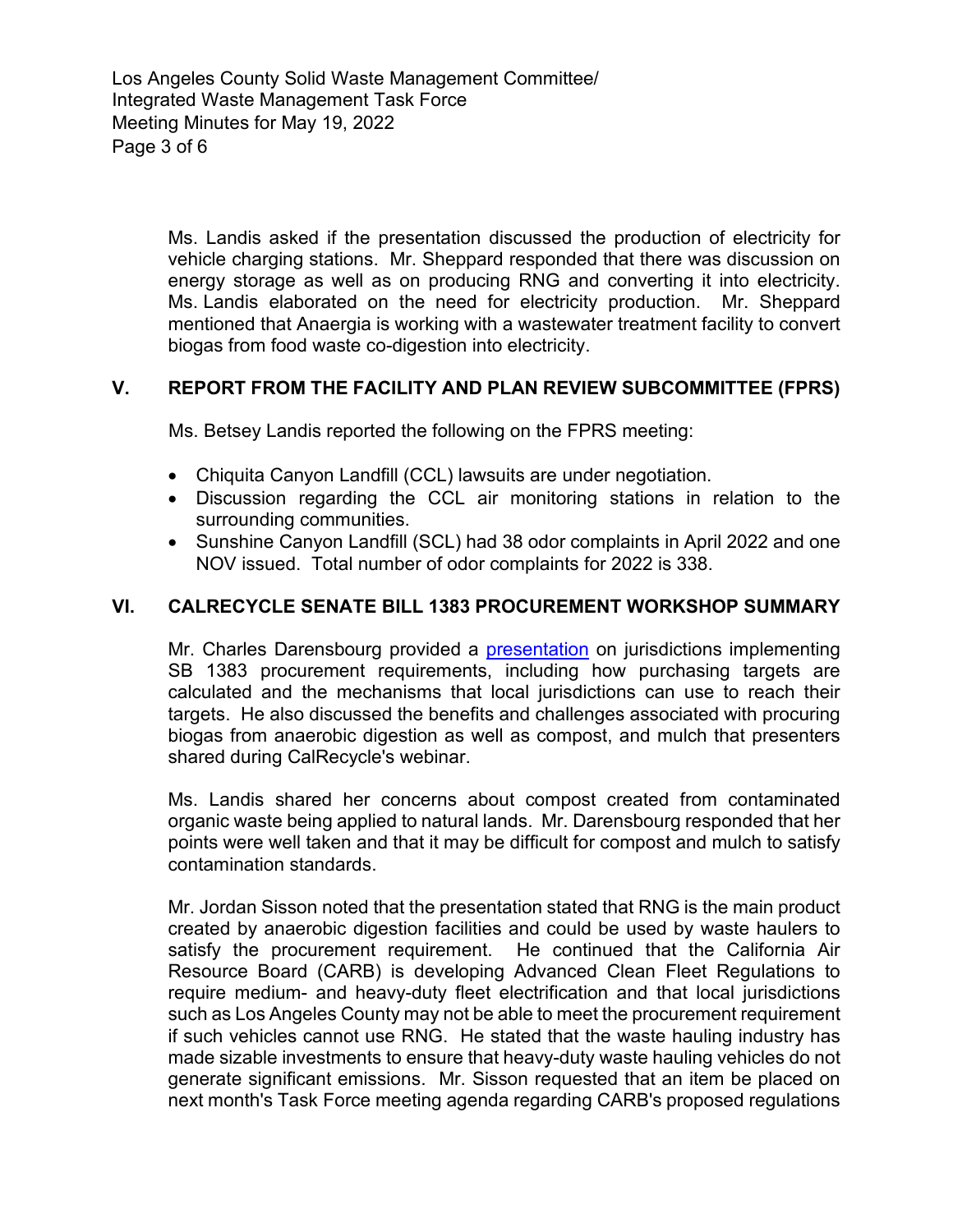Los Angeles County Solid Waste Management Committee/ Integrated Waste Management Task Force Meeting Minutes for May 19, 2022 Page 4 of 6

> and opportunities for waste haulers to use RNG produced from in-state organic waste processing. Mr. Mohajer concurred with Mr. Sisson and added that CARB is adopting their 2022 Climate Change Scoping Plan and is encouraging a transition from RNG to electric vehicles. He added that the State does not have adequate electricity to support this transition. Mr. Holland concurred that this item should be added to the agenda for next month's meeting.

## **VII. GOVERNOR'S MAY BUDGET REVISED**

Mr. Sheppard reported on the Governor's budget that was released on May 13, 2022. Specific funding for waste-related activities and solid waste programs were made available in previously allocated 2021 budget that included:

- \$15.1 billion over three years to support many different climate resilience and natural resources investments.
- \$270 million for the circular economy over a two-year period.
- \$3.7 billion from the general fund over three years to support investments in climate resilience and to address the multifaceted state climate risks.
- \$3.9 billion for vehicle electrification zero emission vehicles over three years.
- \$2 billion for clean energy investment plan.
- \$8 billion to further increase the state's energy system resiliency.

The May budget revision included \$10 million for CalRecycle to implement a composting pilot program to advance organic waste diversion and \$100 million, one time spending, for the greenhouse gas reduction fund for methane satellites to collect weekly measurements of large methane emissions in the state. Mr. Sheppard noted there was not a lot of additional new funding identified, but there were also no decreases in the existing funding for waste-related items. The legislature will deliberate on the Governor's May budget revision for the next month and will vote on an initial budget package by June 15, 2022.

Ms. Landis emphasized the importance of meeting the rules and regulations set forth by the California Department of Food and Agriculture (CDFA) and California Department of Toxic Substances Control when handling quarantined plant material and applying compost and mulch products produced from organic waste processing. Mr. Sheppard mentioned that the Task Force received a response from the CDFA and CalRecycle to the Task Force's letter on the subject sent in February 2022. Ms. Landis stated she reviewed the letter and regulations and is still concerned.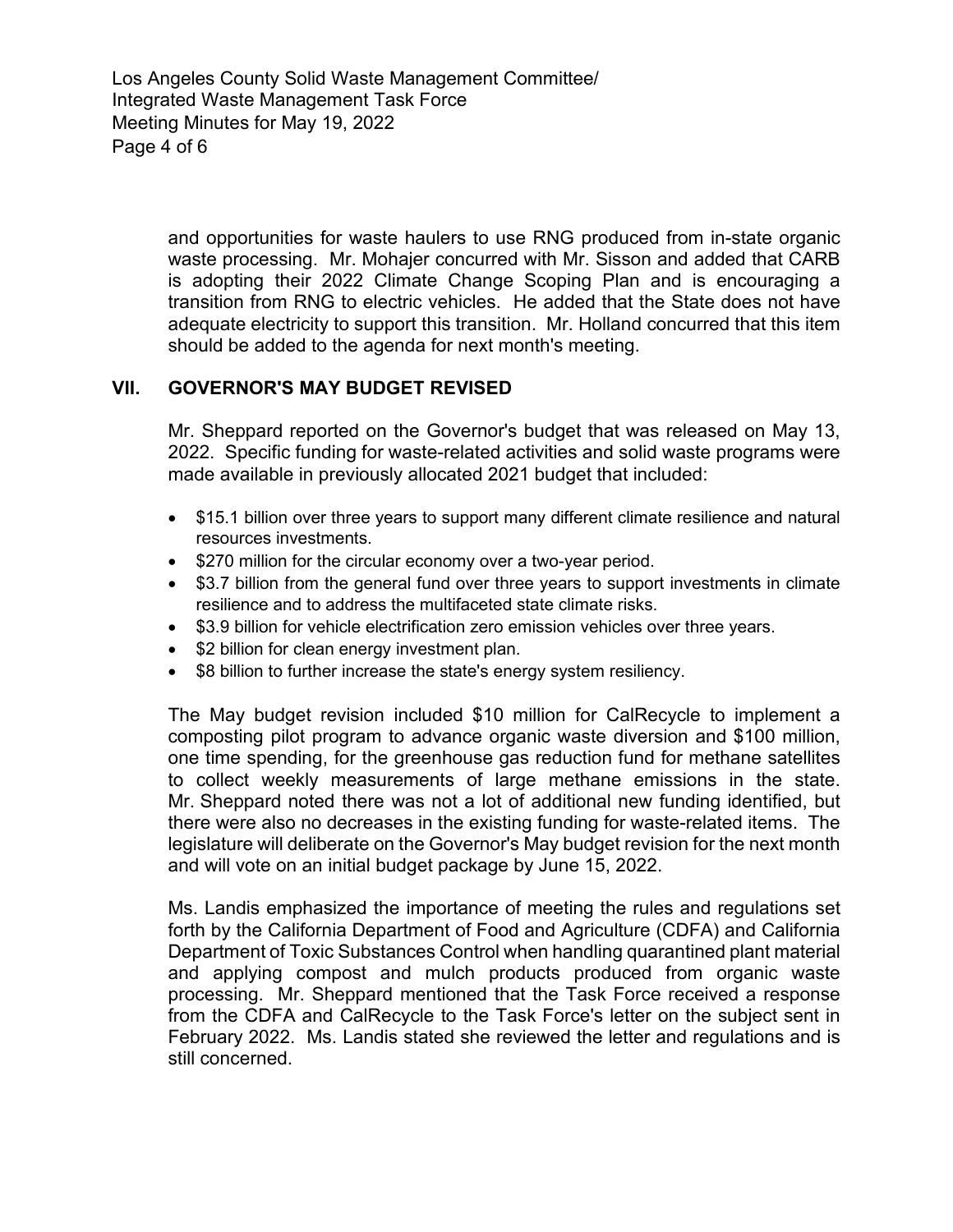Los Angeles County Solid Waste Management Committee/ Integrated Waste Management Task Force Meeting Minutes for May 19, 2022 Page 5 of 6

> Mr. Mohajer commented that he reviewed a 2022-23 budget summary dated May 13, 2022, from the Governor's office and did not see budget allocations for waste-related issues. However, under the California Environmental Protection Agency umbrella which includes CalRecycle, the California State Water Resources Control Board and Engineering Technical Support Center, the budget was increased by 1.15 percent compared to what was proposed in January 2022. In addition, Mr. Mohajer noted the revised budget for legislative, judicial, and executive salaries were raised by 20.46 percent and that the Natural Resources budget increased by 1.68 percent. Due to increased gas prices, the budget for transportation was reduced by 17.12 percent.

## **VIII. LEGISLATIVE UPDATE**

Mr. Sheppard provided the legislative update and noted the following key dates: Many appropriation hearings are today, May 19, 2022; tomorrow, May 20, 2022, is the last day for fiscal committees to report bills to the floor; and May 27, 2022, is the last day for bills to be passed out of their house of origin. There were 53 bills on the [Legislative Table.](https://pw.lacounty.gov/epd/tf/Attachments/LegislativeTables/LgsltvTbl_05-12-22.pdf) Mr. Sheppard highlighted three bills on the cover page:

- AB 2026 (Friedman and Ting) Recycling: plastic packaging and carryout bags. The bill would prevent online retailers from using certain types of plastic in their shipping and would reestablish the At-Store recycling program. Noting the benefits of conversion technologies and the various obstacles within the current legislation for the development of conversion technologies, Mr. Mohajer made a motion to "Support and Amend," and Ms. Landis seconded. Motion passed with two abstentions.
- SB 1046 (Eggman and Gonzalez) Solid waste: precheckout bags. The bill would prohibit stores, after January 1, 2025, from providing single-use plastic checkout bags unless they are compostable or paper bags and meet specified compostability standards. Mr. Sisson made a motion to "Support if Amended" by striking out the section about compostable bags, and Mr. Jim Smith seconded. Motion passed with three abstentions.
- SB 1256 (Wieckowski) Waste management: disposable propane cylinders. The bill would, on and after January 1, 2028, prohibit the sale of disposable propane cylinders. The bill is aligned with Task Force policy as it will transition from single-use propane cylinders to reusable cylinders. Mr. Mohajer made a motion to "Support," and Mr. Patrick Holland seconded. Motion passed with one abstention.